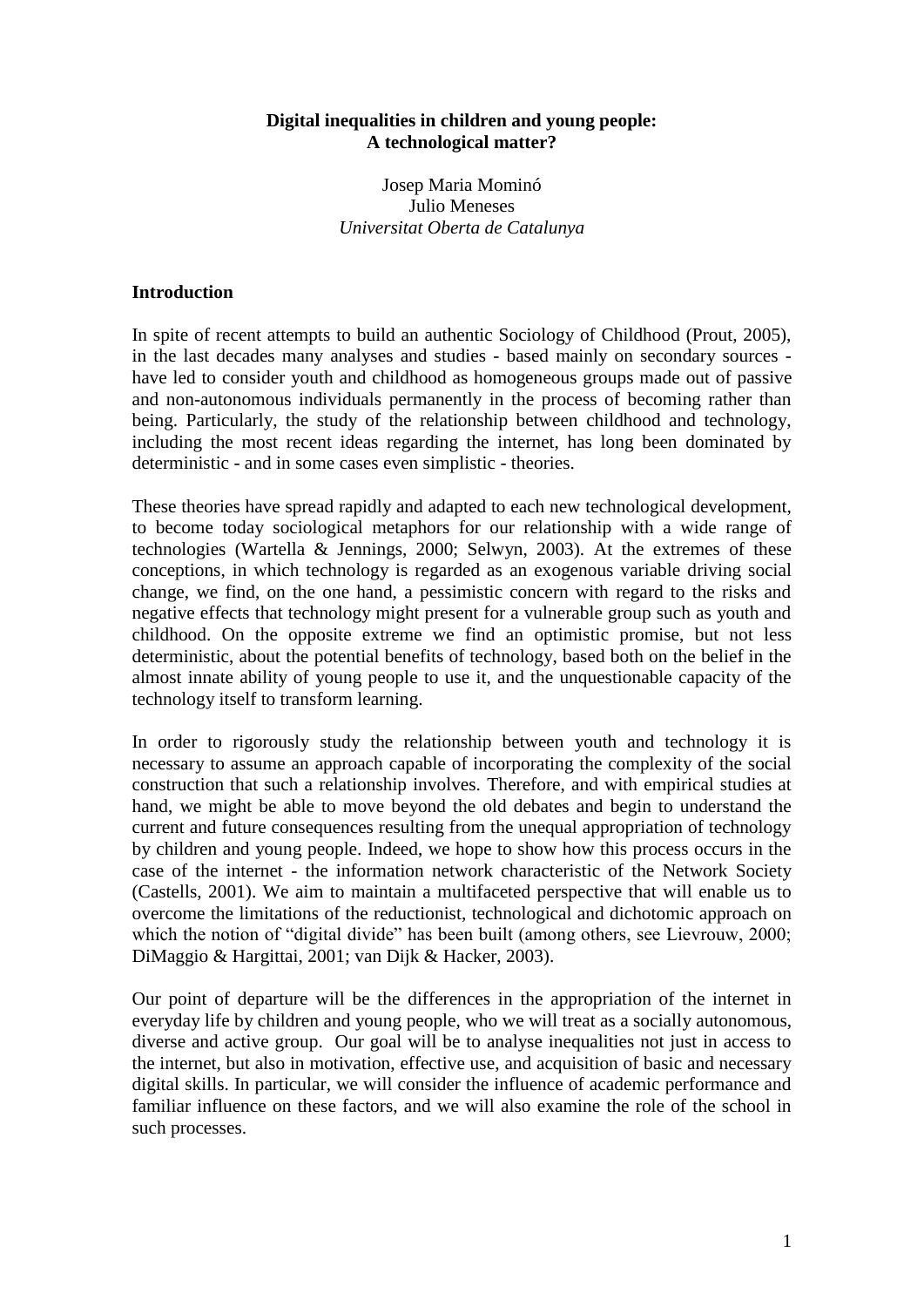This research has been conducted under the Catalonia Internet Project  $(PIC)^i$ , an interdisciplinary research programme that focuses on the characteristics and development of the Information Society in Catalonia, and conducted by researchers from the Internet Interdisciplinary Institute (IN3), Open University of Catalonia (UOC). Our specific line of analysis concerns "School in the Network Society" (Sigalés, Mominó et al., 2004), which is a larger exploratory and ongoing study focusing on the integration of the internet into primary and secondary schools in Catalonia (Spain). The multivariable analyses we will refer to throughout this paper are based on 6,602 indepth questionnaires administered to children and young people from a statistically representative sample of 350 primary and secondary schools in Catalonia.

## **Results**

The usual question is, "*Is there sustained evidence regarding the effects of technology on academic performance?"* However, from the approach we are taking to tackle such matters, this question should probably be reformulated in order to take into account the way individual differences such as academic performance and familiar influence generate inequalities in the use of the internet outside the school. Our question becomes, "Is there sustained evidence regarding the effects of individual differences on the appropriation of the internet?"

From a preliminary analysis of the data available, we could easily reach the conclusion that prevention is paramount, given the risk that the internet represents for young people as a consequence of the unrestricted access to public spaces it provides them with (Jackson & Scott, 1999; Holloway & Valentine, 2003). We have tried to go beyond this essentialist vision of youth and determine, using a multivariate analysis, to what degree the variability of young people"s academic performance can be associated with their level of access to the internet, controlling for other important variables e.g. sex, age, language etc.

Therefore, by deepening the analysis we will be able to look more closely at the fear of the negative impact on academic performance that is usually expected from mere access to the internet. Yet we will not go either to the opposite extreme by highlighting the supposedly intrinsic benefits that should derive from a connection to the internet. We will aim to take a step further and enquire into the differences in which some young people use the internet compared to others. From our perspective, we understand that the differential effect of technology fundamentally depends on inequality in goals and effective kinds of use, and less on mere access, place and the frequency of use (Thrift, 1996; Bingham et al. 2001).

Our analysis examines how the internet is appropriated in different way by different kinds of young people. We look at inequalities in the opportunities that some youngsters more conspicuously may find in the internet as a public space. Consequently, we are interested in the effect that parents, as main educational agents, may have in the use that young people make of the internet when they are outside the school. To answer this question, we understand that a fundamental influencing factor derives from the relationship that the parents themselves have with the internet. In order to identify it, we have therefore paid attention to the frequency of the parents' use of the internet.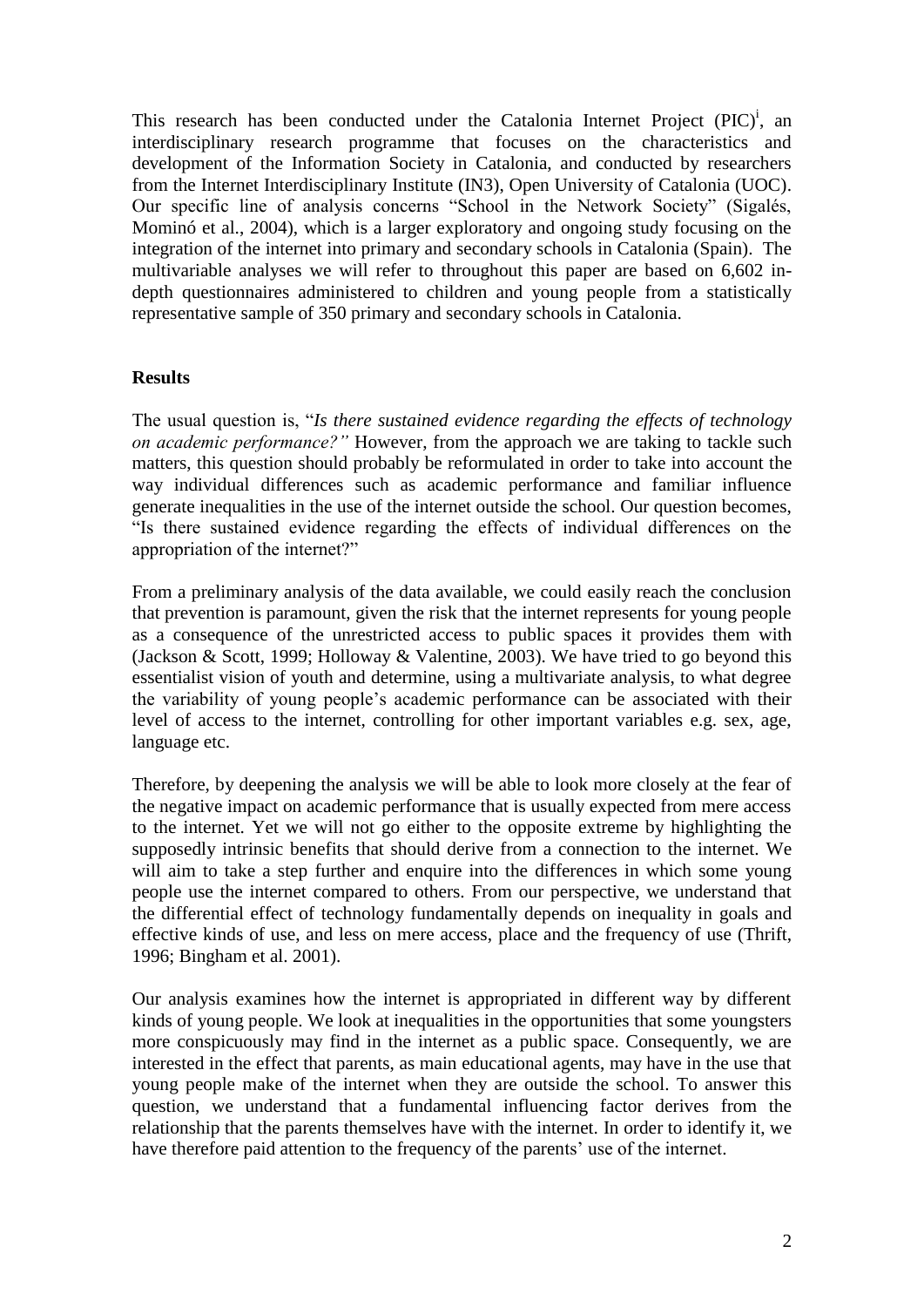With the intention of understanding this differentiated approach to young people's digital inequalities, we have also looked at their goals, interests and, in the last analysis, their various ways of using it. Specifically, we have paid attention, on the one hand, to the use of the internet for academic purposes, and on the other hand to other ways usually related to leisure. From this perspective we can observe, firstly, to what extent, beyond the impact of other variables, the academic performance of young people may be associated with different ways of approaching the internet for those different purposes. Secondly, we will analyse to what extent the behaviour of parents with regard to the internet is linked to differences in their children"s specific use of the internet. We are interested in finding out how this factor of family proximity to the internet may contribute to. This will lead us to identify a reduction of inequalities appropriation of the internet by young people.

Drawing from the enhanced approach of 'digital inequalities', our intention is to analyse from a multi-dimensional perspective children and young people"s appropriation of the internet, first in access and then in use. Thus, finally, we will focus on the acquisition of the abilities or knowledge required for successfully developing an active and meaningful use of the internet. Far from any mythological vision about a literacy that "leads inevitably to a long list of 'good' things" (Gee, 1996, p.42), our conception is based on the potential benefits of digital literacy as a set of cultural practices at the core of the informational and communicational processes of a specific society that is founded on the intensive use of ICT. While internet access seems to become progressively unproblematic in our immediate circumstances, we approach digital literacy as the unequally, diversely and socially mediated opportunities to learn and practice the specific rudiments of the internet as a prosaic object of our culture.

This is indeed the third kind of inequality we examine. According to recent formulations of the new literacy studies (Gee, 1992; Barton, 1994; John-Steiner, Panofsky & Smith, 1994), the acquisition and development of literacy is not simply the achievement of a neutral and decontextualized cognitive ability to read and write. On the contrary, this is a learning practice embedded in, and interwoven into, wider and irremediable social practices developed in meaningful settings. Thus, extending this framework to the specific case of the acquisition of basic internet skills, the everyday life settings of children and young people are our primary concern in the comparison between in-school and outside-school influences. Interestingly, after the appropriate statistical controls, we will also be able to take account of the specific contribution of outside-school internet use, comparing independent effects for every context.

# **Discussion**

Answering the fundamental question of inequalities - in Sen's (1992) words "inequalities of what?" - our attention is drawn to the study of inequalities in children and young people's appropriation of the internet, the socially constructed artefact (Abbate, 1999) that clearly epitomises the new type of informational networks characteristic of the Network Society (Castells, 2001). Taking as a point of departure the socially autonomous and heterogeneous nature of this collective with regard to the internet, we do not simply intend to establish the evident unequal access to technology in terms of socio-demographic characteristics. Rather, we propose a complex analysis that goes beyond these typical formulations found in the "digital divide" framework.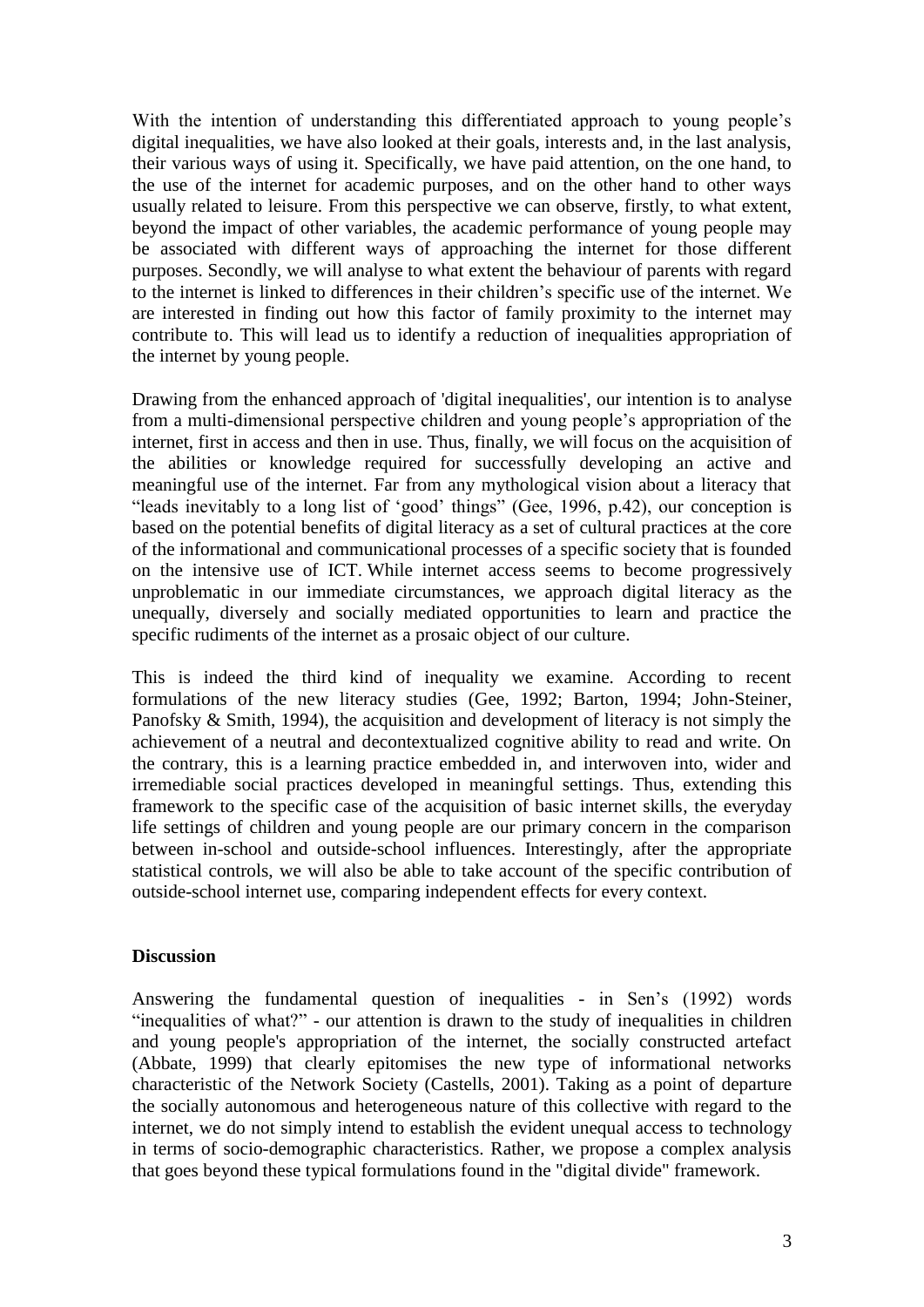According to the classic reformulation by Katz (1959) regarding the influence of the media in our society, our goal has shifted from what technology does to children and young people to what they actually do with such technology. Applied to the specific case of the internet, and controlling for socio-demographic characteristics, multivariate analysis models allow us to demonstrate the differences in access, types of effective use and acquisition of necessary basic abilities focusing on their academic performance and their family influence.

The internet, in this respect, is not only more present in the daily life of lower-academic performance students. Furthermore, we can also identify the Mathew effect, whereby the rich get richer and the poor get poorer. Those who enjoy a better situation in terms of academic performance and family context are more regularly connected and make a more frequent use for educational purposes. Additionally, regarding to the reduction of inequalities in digital literacy, the school seems not to be the most important setting for the acquisition of basic digital practices. Heavy internet users outside the school appear to be the better skilled users. After appropriate controls, we may conclude that a frequency of use both during class-time and school-time are not statistically related.

Therefore, the question of digital inequality does not seem to be a strictly technological matter. It is necessary to take into consideration social-construction processes to better understand the reciprocal influence between technology and children and youngsters. Access to the internet, far from being beneficial or damaging in itself, probably responds to different ways of appropriation. These different ways must be identified in order to reduce the disadvantageous situations with regard to the internet, which in our analysis we have linked to academic performance and family influence. Given the complexity of such a task, our analysis offers elements for reflection on the role of the school's contribution to their present and future inclusion in the Network Society.

#### **References**

Abbate, Janet (1999). *Inventing the internet*. Cambridge (MA): The MIT Press.

- Barton, David (1994). *Literacy: An introduction to the ecology of written language*. Malden (MA): Blackwell Publishing.
- Bingham, N., Holloway, S. L. and Valentine, G. (2001) Bodies in the midst of things: relocating children"s use of the Internet, *Environment and Planning D: Society and Space,* 14, 635-57.
- Castells, M. (2001). *Internet Galaxy. Reflections on the internet, business, and society*. Oxford: Oxford University Press.
- DiMaggio, P. & Hargittai, E. (2001). *From the 'digital divide' to 'digital inequality': Studying internet use as penetration increases*. Working Paper #15. Center for Arts and Cultural Policy Studies. Princeton University Website, http://www.princeton.edu/~artspol/workpap15.html
- Gee, J. P. (1992). *The social mind: Language, ideology, and social practice*. New York: Bergin & Garvey.
- Gee, J. P. (1996). *Social linguistics and literacies: Ideology in discourses* (2nd. ed.). New York: RoutledgeFalmer.
- Holloway, S. L. & Valentine, G. (2003). *Cyberkids. Children in the information age*. London: RoutledgeFalmer.